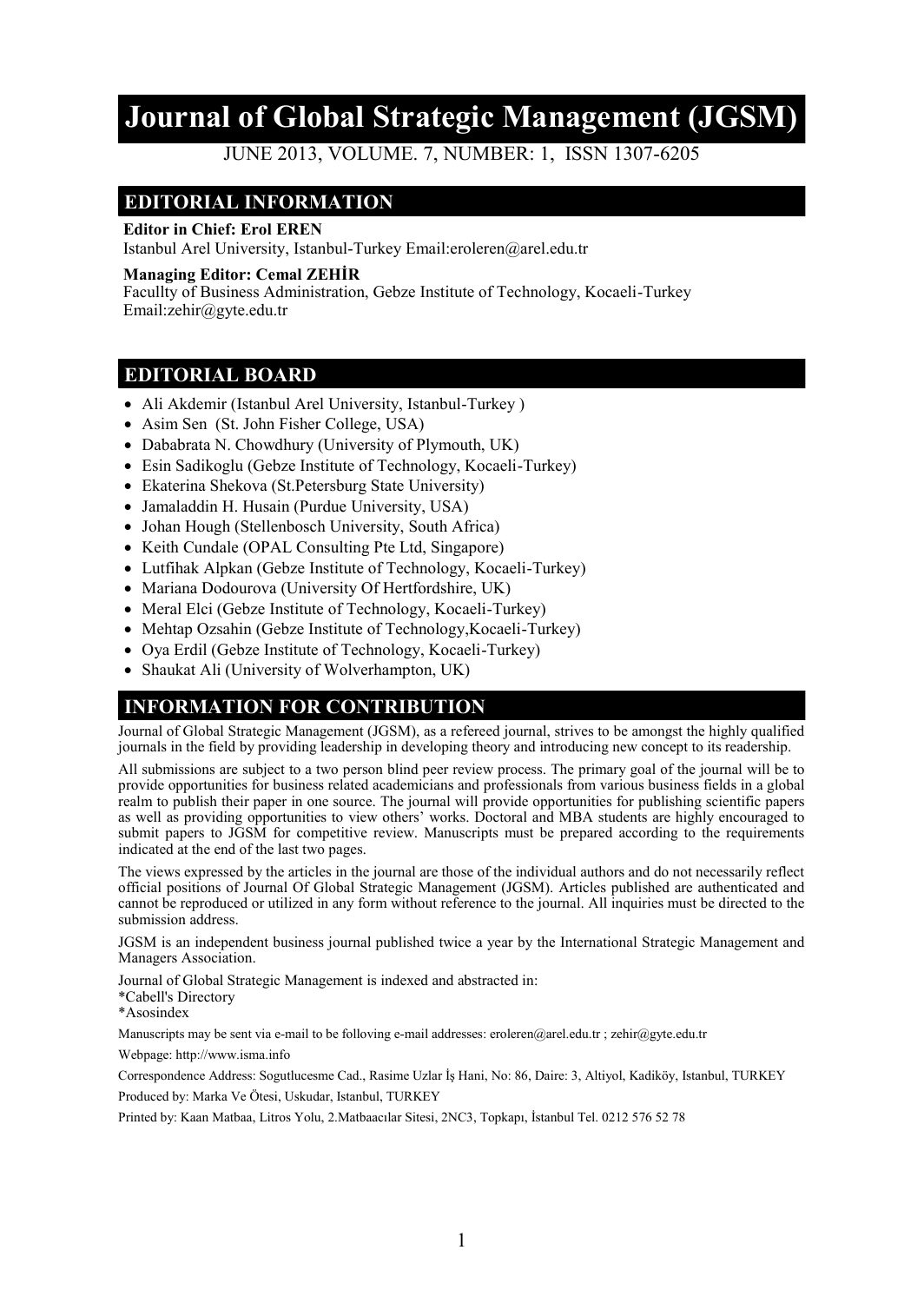# **ADVISORY BOARD&REVIEW COMMITTEE**

- A.Asuman Akdoğan (Erciyes University, Kayseri, Turkey)
- A.Zafer ACAR (Okan University, İstanbul, Turkey)
- Alexander Egorshin (The Nizhny Novgorod Institute of Management and Business, Russia)
- Adem Öğüt (Selçuk University, Konya, Turkey)
- Ali Akdemir (Istanbul Arel University, Istanbul, Turkey)
- Ali Ekber Akgün (Gebze Institute of Technology, Kocaeli, Turkey)
- Alistair M Brown (Curtin University of Technology, Western, Australia)
- Amar KJN Nayak (Xavier Institute of Management, Orrissa, India)
- Asım Şen (St. John Fisher College, USA)
- Atilla Dicle (Yeditepe University, Istanbul, Turkey)
- Aurea Helena Puga Ribeiro (Fundacao Dom Cabral, Brazil)
- Canan Çetin (Marmara University, Istanbul, Turkey
- Celso ClaudioHildebrand Grisi (University of Sao Paulo, Brazil)
- Cemal Zehir (Gebze Institute of Technology, Kocaeli, Turkey)
- Cengiz Yılmaz (Bogazici University, Istanbul, Turkey)
- Cevat Gerni (Gebze Institute of Technology, Kocaeli, Turkey)
- Ceyhan Aldemir (Dokuz Eylül University, Izmir, Turkey)
- Chien-Chung Nieh (Tamkang University, Taipei Country, Taiwan)
- Con Korkofingas (Macquarie University, Sydney, Australia) Sarajevo, Bosnia)
- Dursun Bingöl (Atatürk University, Erzurum, Turkey)
- Ekaterina Shekova (St.Petersburg State University)
- Enver Özkalp (Anadolu University, Eskişehir, Turkey)
- Erol Eren (Istanbul Arel University, Istanbul, Turkey
- Esin Can Mutlu (Yıldız Technical University, Istanbul, Turkey)
- Esin Sadıkoğlu (Gebze Institute of Technology, Kocaeli, Turkey)
- Eyüp Aktepe (Gazi University, Ankara, Turkey)
- Fahri Karakaya (University of Massachusetts, Dartmouth, USA)
- Fuat Oktay (Beykent University, Istanbul, Turkey)
- Garry L. Adams (Auburn University, USA)
- Gönül Budak (Dokuz Eylul University, İzmir, Turkey)
- Gulruh Gurbuz (Marmara University, Istanbul, Turkey)
- Güneş Zeytinoğlu (Anadolu University, Eskişehir, Turkey)
- Güven Alpay (Bogazici University, Istanbul, Turkey)
- Halil Zaim (Fatih University, Turkey)
- Halim Kazan (Gebze Institute of Technology, Kocaeli, Turkey)
- Halit Keskin (Gebze Institute of Technology, Kocaeli, Turkey)
- Hasan İbicioğlu (Süleyman Demirel University, Isparta, Turkey)
- HA-Nguyen (Vietnam National University, Hanoi School of Business, Vietnam)
- Hayat Kabasakal (Bogazici University, Istanbul, Turkey)
- $\bullet$  Hisao Fujimoto (Osaka University of Economics, Japon)
- Howard Clayton (Auburn University, USA)
- Hüseyin Kanıbir (Bursa Orhangazi University, Bursa, Tur-
- key)
- Hüseyin İnce (Gebze Institute of Technology, Kocaeli, Turkey)
- İrge ŞENER (Çankaya University, Ankara, Turkey)
- İnan Özalp (Anadolu University, Eskişehir, Turkey)
- Jamaladdin H. Husain (Purdue University, USA)
- Lutfihak Alpkan (Gebze Institute of Technology, Kocaeli, Turkey)
- Mariana Dodourova (University Of Hertfordshire, UK)
- Mehmet Barca (Sakarya University, Sakarya, Turkey)
- $\bullet$  M. Sule Eren (Canakkale 18 Mart University, Canakkale, Turkey)
- Musa Pınar (Pittsburg State University, Pittsburg, USA)
- Neil Bechervause (Swinburne University of Technology, Melbourne, Australia)
- Nigar Çakar (Izzet Baysal University, Bolu, Turkey)
- Ömür Özmen (Dokuz Eylül University, İzmir, Turkey)
- Oya Erdil (Gebze Institute of Technology, Kocaeli, Turkey)
- Özlem Özkanlı (Ankara University, Ankara, Turkey)
- Pauline Magee-Egan (St. Johns University, USA)
- Refik Culpan (Pennsylvania State University, Harrisburg, USA)
- Refika Bakoğlu (Marmara University, Istanbul, Turkey)
- Salih Zeki İmamoğlu (Gebze Institute of Technology, Kocaeli, Turkey)
- Selim Ilter (St. John Fisher College, USA)
- Sergei Mordovin (International Management Institute St. Petersburg, Russia
- Süleyman Barutçu (Pamukkale University, Denizli, Turkey)
- Shamsul Nahar Abdullah (Northen University of Malaysia, Aman, Malasia)
- Sharan L. Oswald (Auburn University, USA)
- Shaukat Ali (University of Wolverhampton, Shropsire, Great Britain)
- Sonja Petrovich Lazarevic (Monash University, Victoria, Australia)
- Stanislav Poloucek (Silesian University, Opava, Czech Republic)
- Subodh Bhat (San Francisco State University, San Francisco, USA)
- Tanses Gülsoy (Beykent University, İstanbul, Turkey)
- Uğur Yozgat (Marmara University, İstanbul, Turkey)
- Yasin Şehitoğlu, (Gazi University, Ankara, Turkey)
- Zoltan Veres (Budapest Business School, Budapest, Hungary)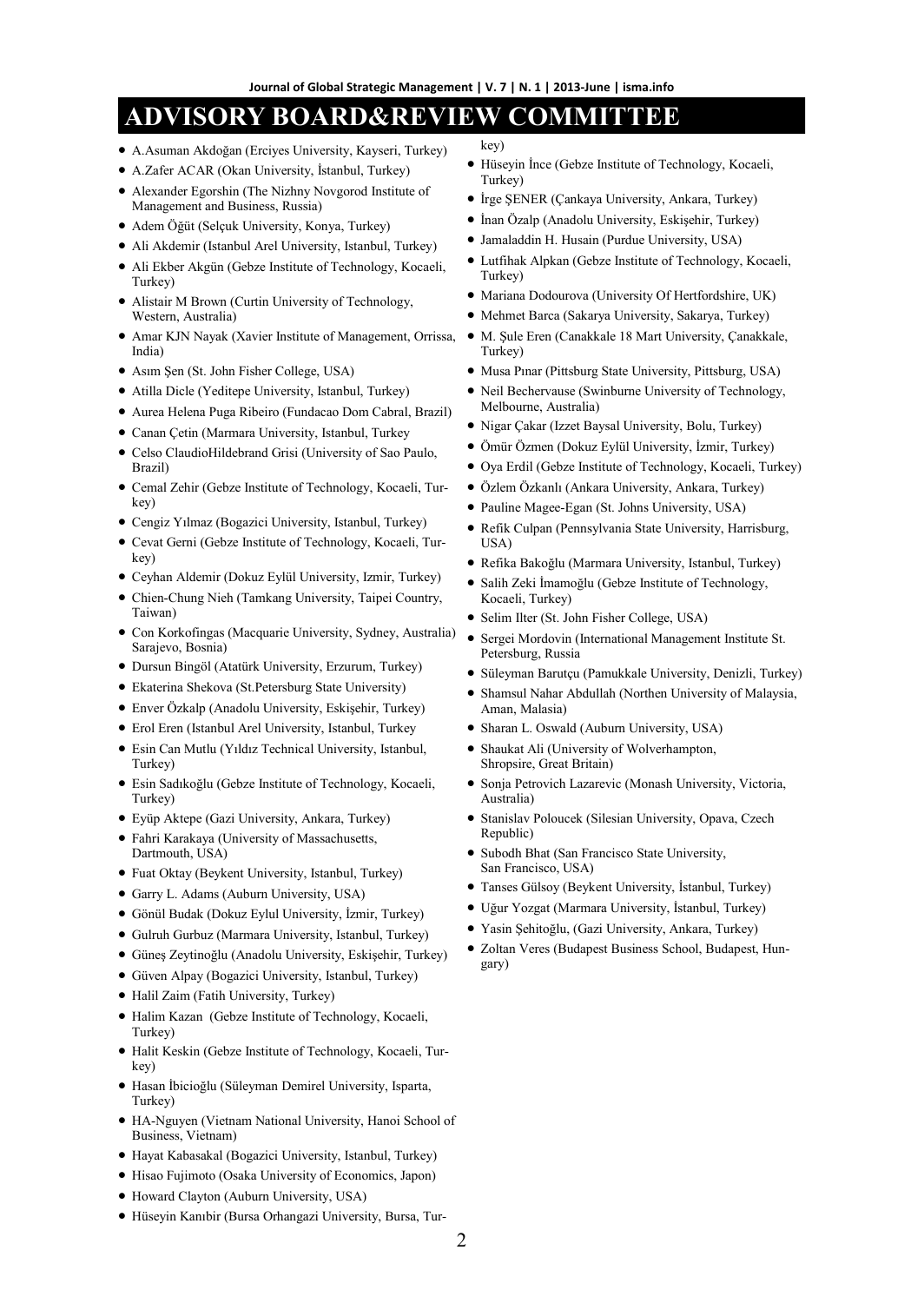#### *Dear Colleagues and Valuable Readers,* **Journal of Global Strategic Management | V. 7 | N. 1 | 2013-June | isma.info**

*We are happy to present to you the June 2013 edition of the Journal of Global Strategic Management. With this new issue the Journal enters its seventh year. Every year since the begining of publication, we are glad to report that we are able to expand our readership and network of contributors worldwide. This mean that JGSM meets increasing interest from academicians, industrialists, and researchers around the world.*

*The Journal of Global Strategic Management, a biannual journal open to a wide range of topics with implications for business strategy and virtually all possible methods of inquiry, is now indexed in some of the major international databases, among them Cabell's Directory of the US and Asos index.* 

*In 2013 we will hold the Ninht International Strategic Management Conference in Riga, Latvian between the dates of 27-29, 2013 at Latvienne University. For 2013 the conference we have received 186 papers from 25 different countries. After a thorough selection process, 134 paper will be presented at the conference. We are expecting this number to grow larger in 2014 conference. I would like to mention again Elsevier group Publishing Ltd, will publish on line the proceeding of our Conference – 2013 in the procedia which is indexed by Thomson Reuters, Conference Proceeding Citation Index (CPCI).*

*Also, I would be happy to invite you to the 3rd International Conference on Leadership, Technology and Innovation Management (ICLTIM-2013) to be held in Istanbul between November 14 to 16. This conference will be realized with the academic cooperation of Gebze Institute of Technology and Istanbul Arel University and sponsored by Turkish Airlines. The papers ICLTIM-2013) will be publish on line Elsevier group Publishing Ltd, in Science Direct, of the Procedia Social and Behavioral Sciences.*

*We are especially intersted in submissions to the Journal of Global Strategic Management to your applied research studies as well as theoretical contributions. As a final note regarding the Journal, I would like to add that submissions are reviewed by three referees, and the review process usually takes around six months. Manuscript guidelines may be accessed through the Journal's Web site of www.isma.info.*

*As the Chairman of the Conference and Editor-in-Chief of the JGSM, I would like to take this opportunity to Express my deep appreciation to the editors of the Journal, members of the Conference Organizing Committee, our referees, our regional coordinators in various parts of the world, and our readers. All of you have our best wishes.*

*Erol Eren, Ph.D. Editor-in Chief*